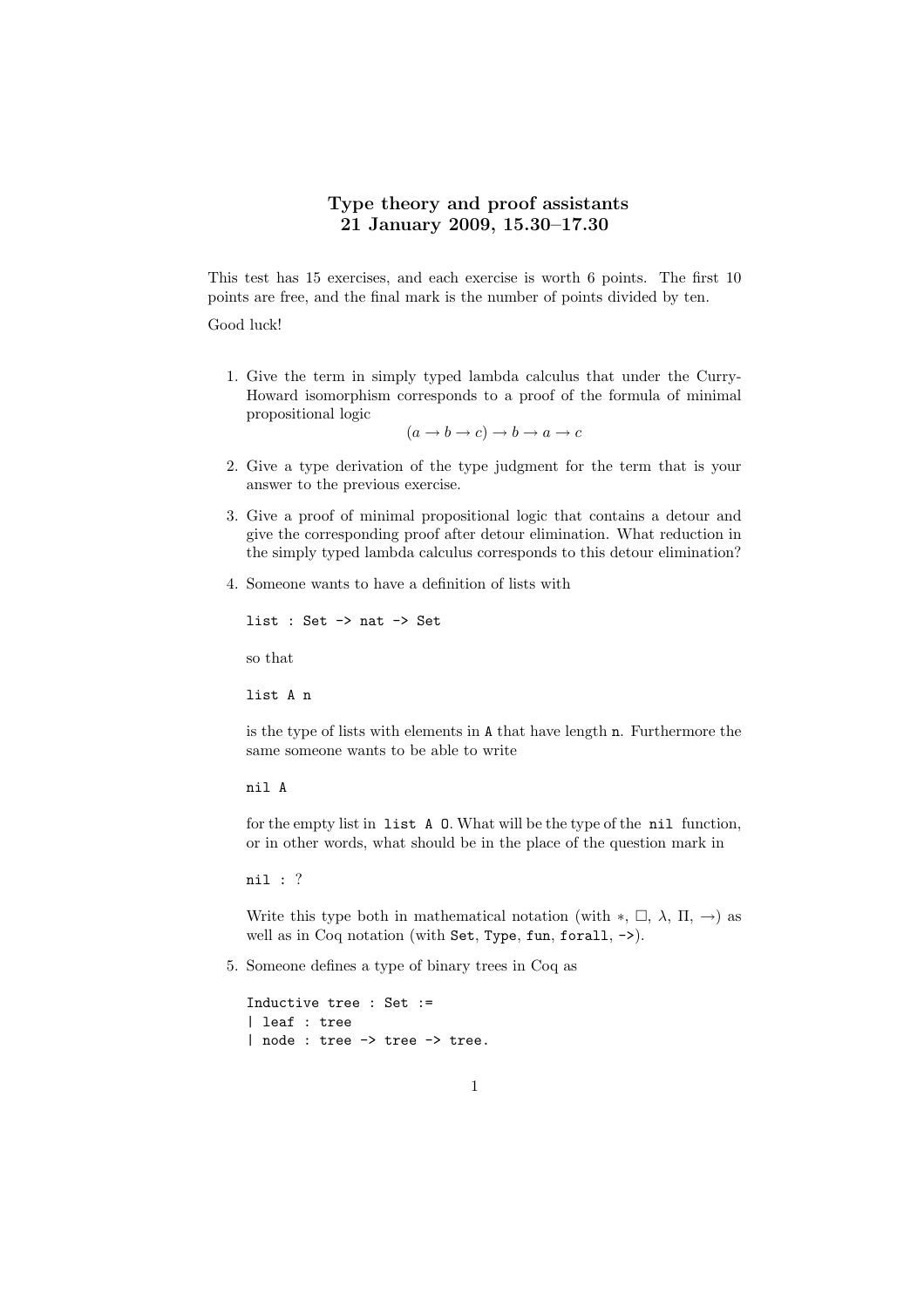Give the induction principle that belongs to this type (in Coq notation).

6. Give a derivation of the judgment

 $A: * \vdash (\lambda x:A.x): A \rightarrow A$ 

in the lambda calculus with dependent types  $\lambda P$ . For the typing rules of  $\lambda P$ , see page 4.

7. Give the term in the polymorphic lambda calculus that corresponds under the Curry-Howard isomorphism to a proof of the formula of minimal second order propositional logic

$$
\forall a. (\forall c. (a \rightarrow c) \rightarrow c) \rightarrow a
$$

Give also the type of this term.

- 8. What is the impredicative definition in the polymorphic lambda calculus of the type of natural numbers consisting of the Church numerals? What is a term in this type that corresponds to the number 2?
- 9. Which of the following type judgments belong to  $\lambda \rightarrow$ , which belong to  $\lambda P$ and which belong to  $\lambda$ 2?

```
A : * + A : *A: * \vdash (\Pi x:A.A): *A: * \vdash (\Pi x : * A) : *A: * + * : \BoxA: * \vdash (\Pi x:A. *) : \BoxA: * \vdash (\Pi x: *.*): \Box
```
10. Give the Coq definition of an inductive predicate of type

even : nat -> Prop

that says whether a natural number is even or not. (The constructors of the type nat are called O and S.)

- 11. Give the order-preserving function  $\Phi_{\text{even}}$  on the complete lattice on the powerset of the natural numbers that corresponds to the inductive predicate from the previous exercise. Explain what it means that  $\Phi_{\text{even}}$  is order-preserving. What is the least fixpoint of  $\Phi_{\rm even} ?$
- 12. Give an example of a complete lattice L and a map  $\Phi: L \to L$  which is not order-preserving, and such that  $\Phi$  does not have a fixpoint. What is the set H of pre-fixpoints of this map, and what is  $V_L H$ ?
- 13. What are the type checking, type synthesis and type inhabitation problems? Which of these problems is decidable for  $\lambda P$ ?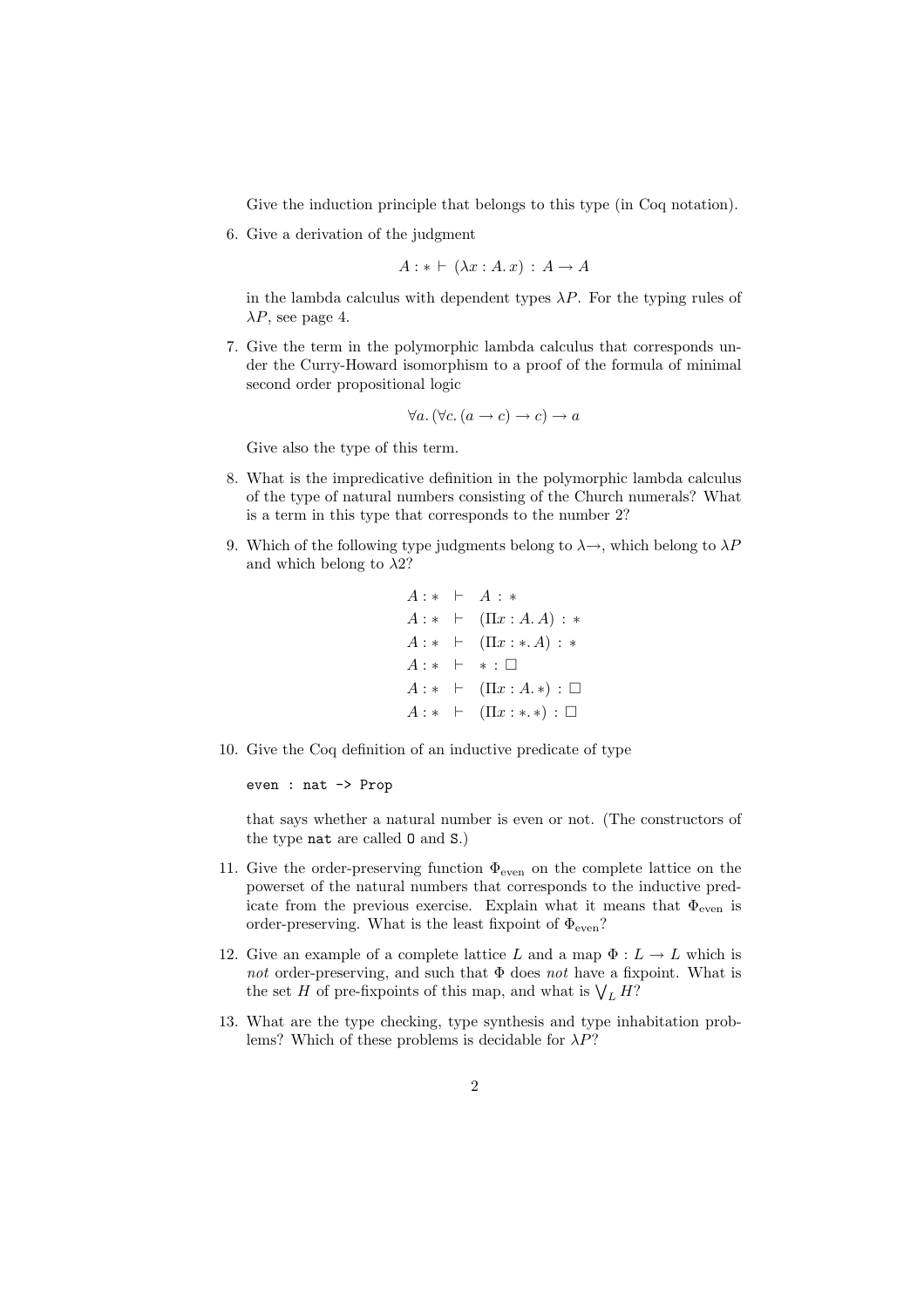14. A substitution lemma might read

 $\Gamma, x : B \vdash M : A$  and  $\Gamma \vdash P : B$  then  $\Gamma \vdash M[x := P] : A[x := P]$ 

Explain why for a pure type system this cannot be proved with a straightforward induction on the derivation of  $\Gamma$ ,  $x : B \vdash M : A$ . Furthermore give a more general version of this lemma that can be proved with a straight-forward induction.

15. We define for each type A of the simply typed lambda calculus a set of untyped lambda terms  $\llbracket A \rrbracket$  by

$$
\begin{aligned}\n[a] & \quad := \quad \mathsf{SN} \\
[A \to B] & \quad := \quad \{M \mid \forall N \in [A].\, MN \in [B]\}\n\end{aligned}
$$

where SN is the set of strongly normalizing lambda terms.

Prove by induction on the structure of A that from  $M[x := N]\vec{P} \in \llbracket A \rrbracket$ and  $N \in SN$  it follows that  $(\lambda x. M) N \vec{P} \in [A]$ .